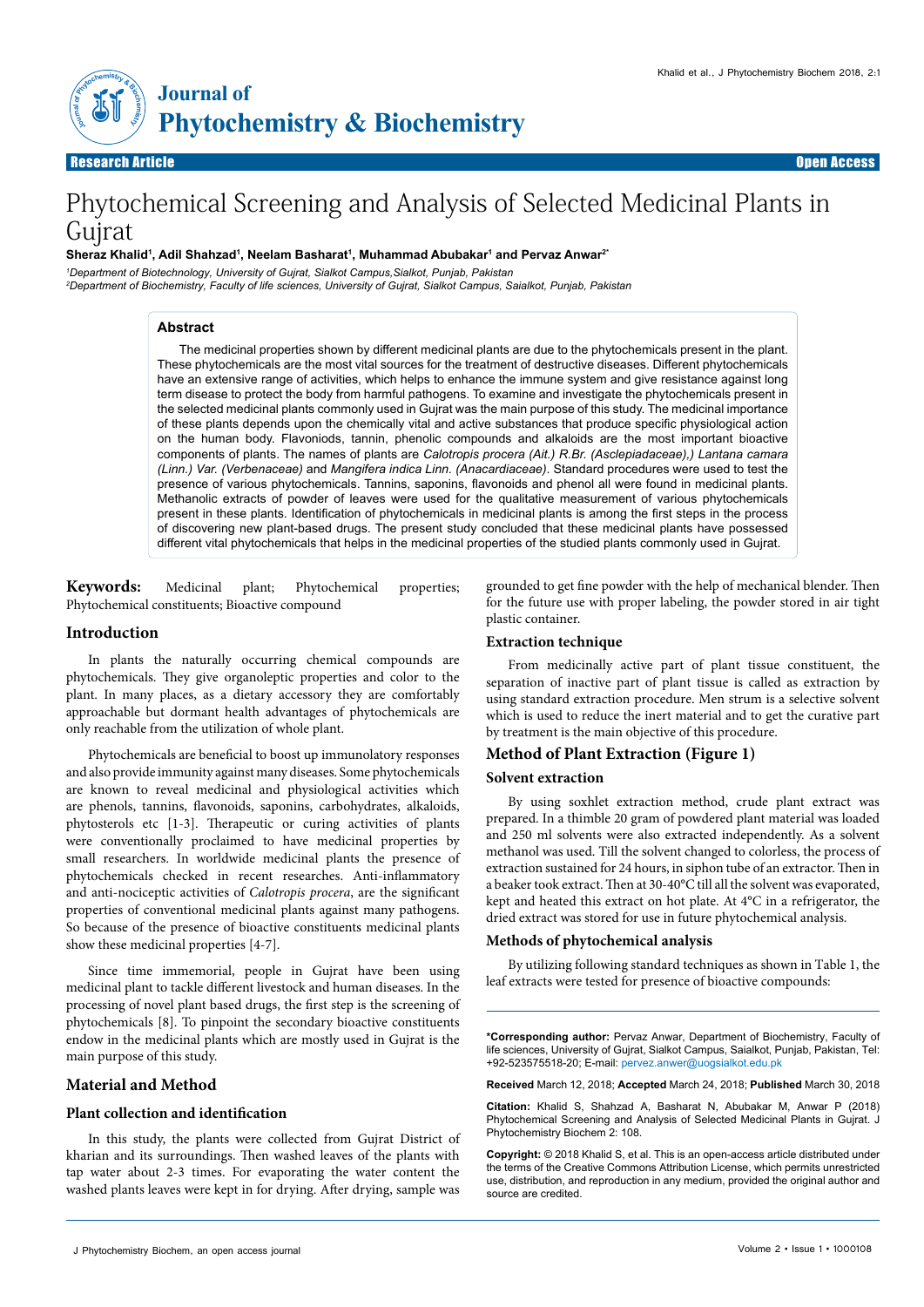- 1. Test for alkaloid: In 1% v/v HCL the plant extract is mixed, warmed and filtered. Now this filtered is used for following test.
- a. Mayer's test: With Mayer's reagent (Mercuric chloride + Potassium iodide in water) the filtrate is treated. The presence of alkaloids specify by the formation of yellow colored precipitates.
- 2. Test for carbohydrates: In 5 ml distilled water, the plant extract is dissolved and filtered. By using this filtrate, the presence of carbohydrates can be tested
- 3. Molisch's test: Two drops of alcoholic ά- naphthol solution is treated with filtrate in a test tube. Carefully, using a dropper along with side of test tube, disposed tubes and pour drop wise conc. Sulphuric acid. At junction or interface of two liquids, the presence of carbohydrates indicates by the formation of violet color.
- 4. Test for glycosides: Glycosides are also of great importance and following test indicates its presence.



- a. Froth test for saponins glycosides: By using distilled water the plant extract is diluted and this was shaken for 15 minutes in graduated cylinder. The presence of saponins was indicated by the formation of 1 cm layer of foam.
- 5. Test for phytosterols: Its presence indicates by the following test.
- a. Salkowski's test: With chloroform and filtered the plant extract was mixed. 5-6 drops of conc. Sulphuric acid is treated with filtrate and shaken gently and allowed to stand carefully. The presence of triterpens (phytosterol) indicates by the appearance of golden yellow color.
- 6. Test for flavonoids: Following test indicates its presence.
- a. Alkaline reagent test: The plant extract is treated with 2-3 drops of sodium hydroxide solution. Acute yellow color formation, that indicates presence of the flavonoids, by the addition of some drops of sulphuric acid that changed to colorless.
- b. Test for phenols and tannin: Took 20 ml of distilled water in a test tube, the powdered sample of leaves is boiled and then filtered. The addition of 3-4 drops of 0.1% v/v Ferric chloride to the filtered sample changed the color to brownish green or blue, it indicates presences of phenols or the tannins.

# **Quantitative analysis of phytochemicals**

- 1. Alkaloids: 5 g of plants sample are grabbing in a beaker and then solution of  $C_2H_5OH$  and 10% of  $CH_3CO_2H$  of 200 ml is included to plant sample. Encrusted the mixture and allowed it to stand for 4 hours then filtered. In a water bath until it reaches 1/4 of the native volume, extract was enabled to become concentrated then added conc.  $\mathrm{NH}_4\mathrm{OH}$  until the precipitation completed. Resolved the whole solution then collect precipitate and wiped with dilute  $\mathrm{NH}_4\mathrm{OH}$  and finally filtered. Then dried and weighed the alkaloid which is sublimate.
- 2. Flavonoids: 10 g of plant sample is frequently separated with 100 ml of 80% aqueous methanol at room temperature. Through filter paper the whole solution is filtered then the filtrate is relocated into a water bath and solution is evaporated into dryness. Weighed the sample until a constant weigh.
- 3. Tannins: Quantity of tannins is deliberated by operating the spectrophotometer method. 0.5 g of plant sample is weighed into a 50 ml plastic bottle. 50 ml of distilled is included and agitated

| Phytochemicals            | <b>Test procedure</b>                             | <b>Observation</b>                         |  |  |
|---------------------------|---------------------------------------------------|--------------------------------------------|--|--|
| Alkaloids                 | Filtrate + Mayer's reagent                        | Yellow coloured precipitate                |  |  |
| Carbohydrates             | Filtrate + Naphthol + Sulphuric acid              | Violet colour                              |  |  |
| Glycosides                | 5 ml extract + 5 ml water shake                   | Foam produced                              |  |  |
| Phytosterols              | 2 ml extract + 2 ml CHCl <sub>3</sub> +2 ml H2S04 | Golden yellow colour                       |  |  |
| Flavonoids                | 2 ml extract + few drops of NaOH                  | Yellow color that clear on adding dil. HCL |  |  |
| <b>Phenol and Tannins</b> | Extract + 4 drops of FeCl <sub>2</sub>            | Blue-black coloration                      |  |  |

#### **Table 1:** Phytochemical analysis procedures.

| S. No                                            | Name of plants                | Alkaloids                | Carbohydrates | <b>Glycosides</b> | <b>Phytosterols</b> | <b>Flavonoids</b> | <b>Phenols</b> |  |  |
|--------------------------------------------------|-------------------------------|--------------------------|---------------|-------------------|---------------------|-------------------|----------------|--|--|
|                                                  | Catotropis procera (Ait)R.Br. |                          |               |                   |                     |                   |                |  |  |
|                                                  | Lantana camara Linn. Var.     | $\overline{\phantom{a}}$ |               |                   |                     |                   |                |  |  |
|                                                  | Mangifera indica Linn.        | $\overline{\phantom{a}}$ |               |                   |                     |                   |                |  |  |
| Note: The presence of phytochemical is indicated |                               |                          |               |                   |                     |                   |                |  |  |

**Table 2:** Qualitative phytochemical analysis of methanolic leaf extract of some selected plant species.